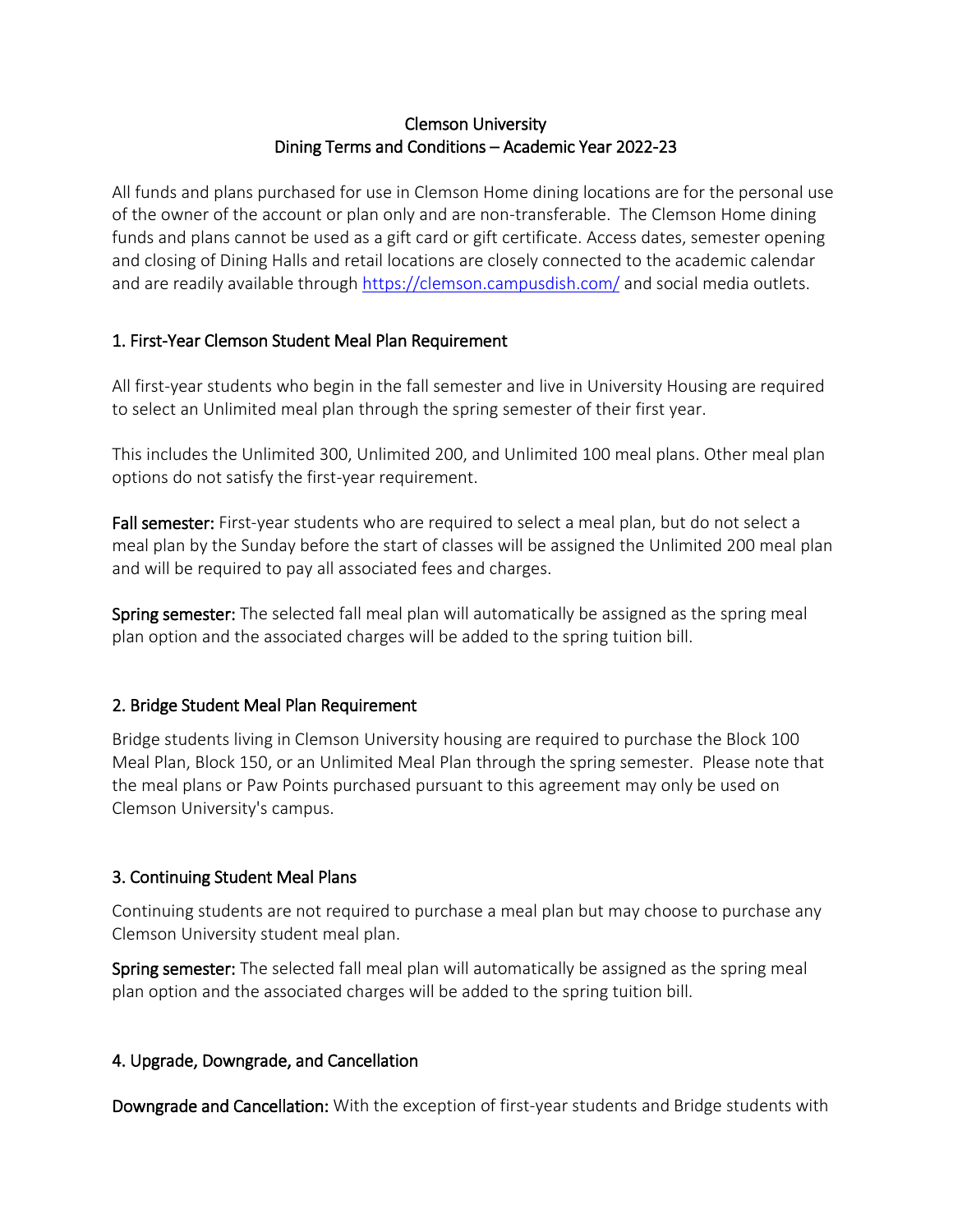a Block 100 plan, students may request to downgrade or cancel their meal plan during a specified timeframe during the semester. Such requests must be completed in the Clemson Home Portal. Downgrade and Cancellation dates for 2022-23 are:

- September 5-9 for Fall 2022 semester
- January 23-27 for Spring 2023 semester

After the period specified above, students will not be able to downgrade or cancel their meal plan except as provided in the Refund and Appeal Process set forth below.

Paw Points associated with each meal plan will remain at the same price and value as if purchased at the beginning of the semester. Paw Points are not pro-rated when changing a meal plan.

## Upgrade:

Students may request to upgrade their meal plan during a specified timeframe during the semester. Such requests must be completed in the Clemson Home Portal. Upgrade dates for 2022-23 are:

- September 5-9 for Fall 2022 semester
- January 23-27 for Spring 2023 semester

After the period specified above, students will not be able to upgrade their meal plan.

Meal plans will be available to purchase in the Clemson Home Portal up to the last six weeks of the semester.

Paw Points associated with each meal plan will remain at the same price and value as if purchased at the beginning of the semester. Paw Points are not pro-rated when changing a meal plan.

# 5. Refunds

Generally, all meal plans are nonrefundable. In addition to this section, see sections 5, 6, 9, and 10 for more details on the limited circumstances in which a refund may be granted. No refunds will be granted six weeks prior to the end of the semester.

First-year students and Bridge students who live in University Housing may only terminate their meal plan for one of the following reasons:

a. Approval by University Housing to commute (must live within Anderson, Pickens, or Oconee Counties);

b. Withdrawal from the University or failure to enroll;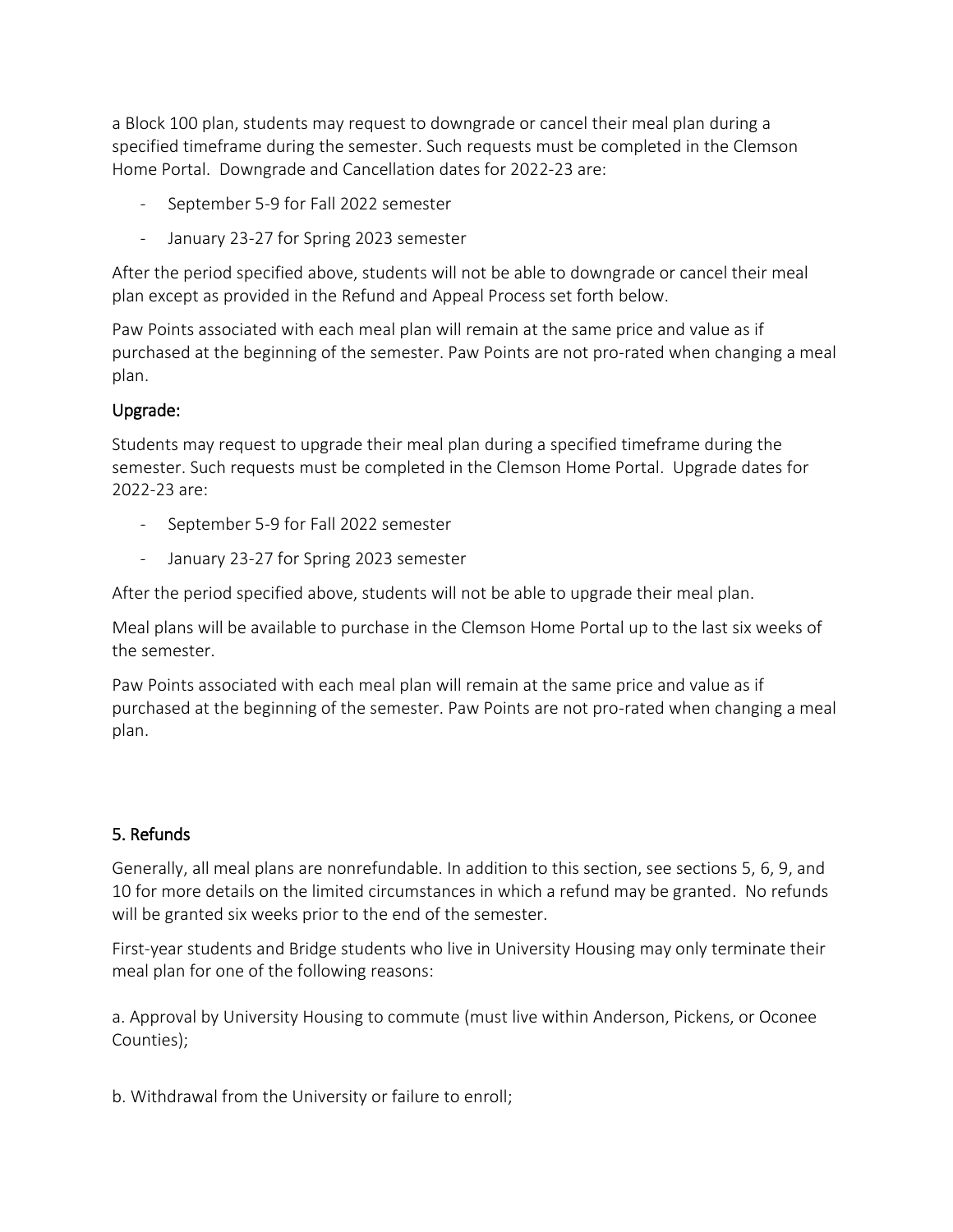c. Absence from the University for academic reasons (e.g., study abroad or co-op);

d. Medical condition with dietary requirements that cannot be met by Dining provided that the student:

1. Submits documentation from a physician to the Housing & Dining Appeals Committee and to Student Accessibility Services setting forth the student's specific dietary requirements, and

2. Meets with the University's [Registered Dietitian.](mailto:nutrition@clemson.edu)

e. Other good cause as determined by the Housing & Dining Appeals Committee in their sole discretion.

Refund Calculation

- Unlimited Meal Plans refund is calculated based on the number of unused days in the semester.
- Block Meal Plans refund is calculated on unused meal swipes for the semester.

Summer Meal Plans: Summer meal plans are nonrefundable once purchased.

# 6. Appeals

Appeals will not be accepted during the last six weeks of the semester. Students must submit documentation supporting their request to the Appeals Committee before cancellation of a meal plan will be considered. Please refer to the Clemson Home website for additional information regarding supporting documentation.

If cancellation is granted, the Appeals Committee, in its sole discretion, will determine whether a refund will be awarded and the amount of such refund. Excluding withdrawal from the university, student will be required to pay all costs and fees related to termination of the meal plan.

Purchased Paw Points are non-refundable and non-transferable.

Unused meal swipes for student meal plans expire at the end of each semester. Refunds for unused meal swipes will not be issued.

Refunds for unused meal plans will not be issued at the end of the semester if a student fails to opt out prior to payment of tuition or drop the selected meal plan during the specified drop/change week during the semester. If a meal plan is no longer desired by upperclassmen, transfers, commuters, or graduate students, they must opt out in the Clemson Home Portal prior to paying tuition for the semester.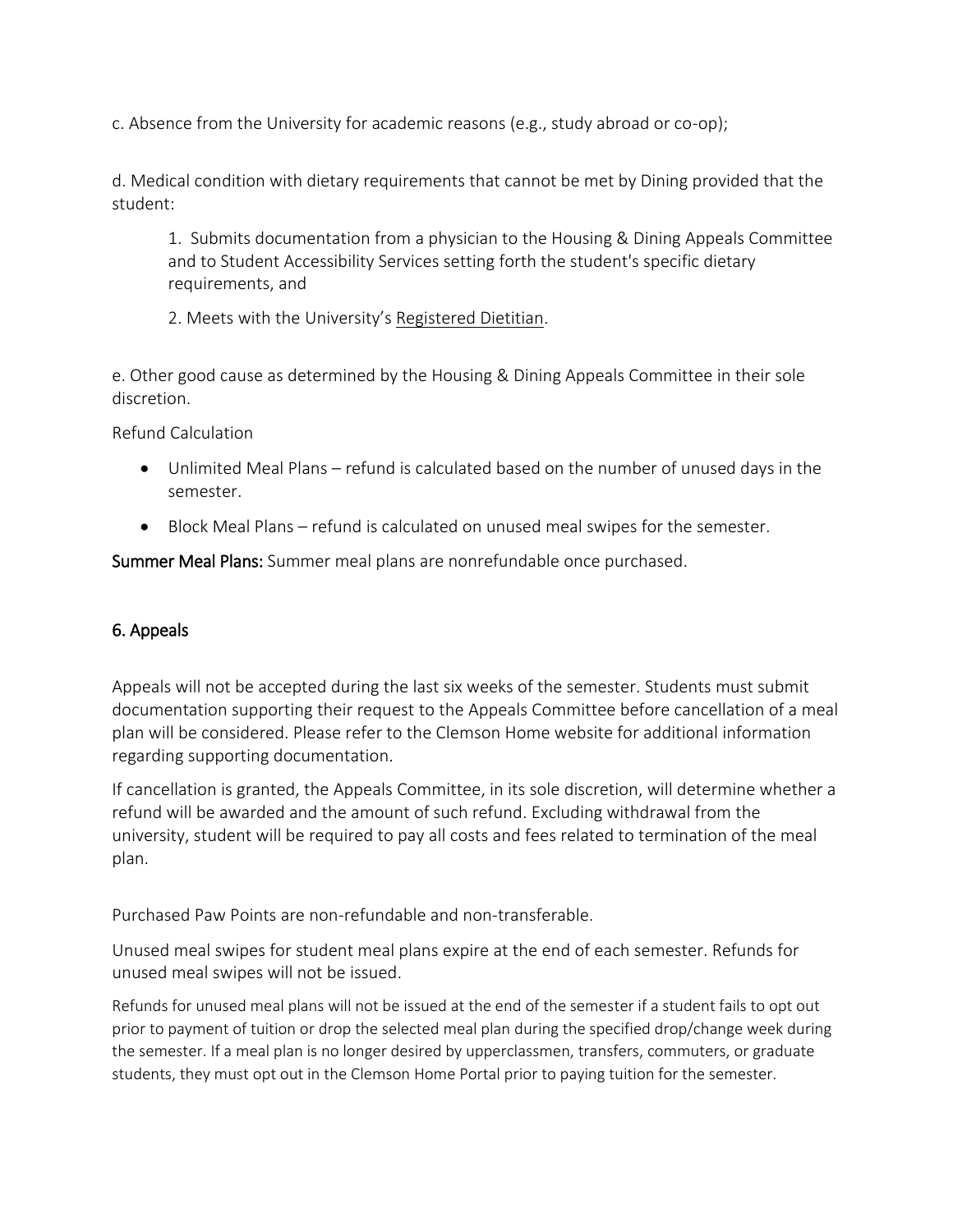Students who withdraw from the University during the last six weeks of the semester are not entitled to a refund.

### 7. Meal Plan Rollover Policy - Fall to Spring

All fall meal plan selections will automatically rollover as the meal plan selection for the spring semester and will be added to the spring tuition bill. Failure to review the spring student tuition bill does not constitute grounds for refund or cancellation.

You may change your meal plan selection for the spring semester in the Clemson Home Portal starting November 1 . Changes must be made prior to making any form of tuition payment.

If a meal plan is no longer desired for the spring semester, upper-class students, transfer students, or commuter students that enrolled in a fall meal plan must request cancellation starting November 1 prior to paying tuition for the spring semester.

#### 8. Paw Points

Paw Points are a purchased value (1 Paw Point = \$1.00) and are stored on the TigerOne Mobile ID.

Purchased Paw Point values rollover semester to semester, until:

• Balance is depleted,

• The student graduates, the student is no longer enrolled and becomes inactive, or the student is disaffiliated with the university (i.e. official transfer or withdrawal).

Paw Points are non-refundable.

Paw Points associated with each meal plan will remain at the same price and value as if purchased at the beginning of the semester. Paw Points are not pro-rated when changing a meal plan.

Additional Paw Points may be purchased in increments of 50 in the Clemson Home Portal.

## 9. Meal Plan Termination by the University

Upon reasonable notice and for good cause, the University reserves the right to terminate a meal plan for failure of the student to abide by its policies. Examples of good cause, include but are not limited to, a change in student status (including academic or disciplinary suspension) or failure to comply with the policies and regulations contained in the official bulletins distributed by the University, which are hereby made a part of this agreement. The student will be responsible for all fees related to termination of the meal plan.

## 10. Right of the University to Prohibit Access